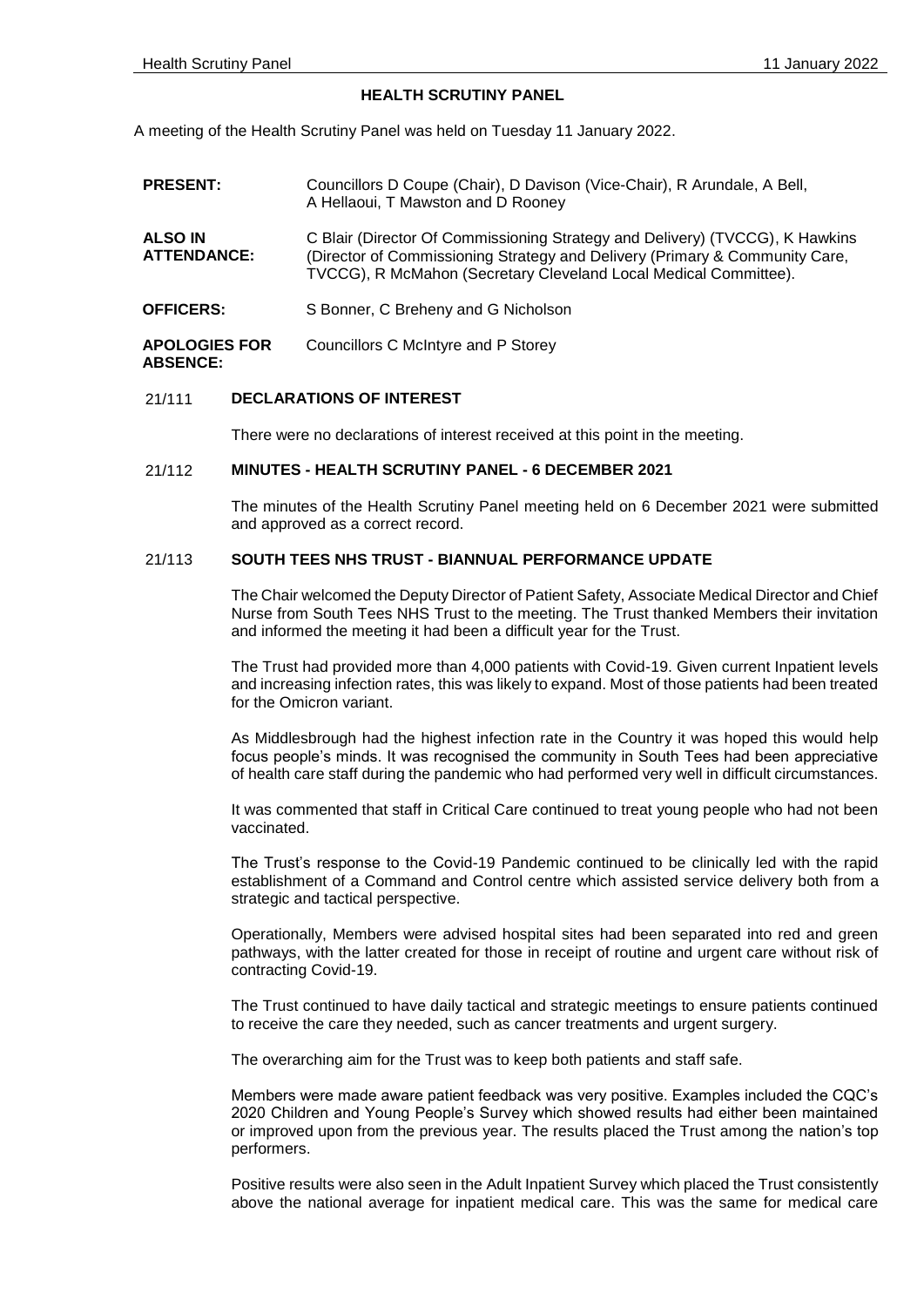which, despite the impact of Covid-19, remained above the national average. This was a testament to the wider improvement journey the Trust was on.

The Panel heard clinical teams had continued to perform to the highest standards especially those within the cardiothoracic and neurosurgery centres which were among the highest performing in the country.

Over 46,000 patients requiring an overnight stay were cared for by the clinical teams, as well as over 79,000 patients who were able to return home the same day after receiving their clinical treatment.

Emergency and Urgent Care staff had been able to treat over 665,000 outpatients as well as attending to 150,000 urgent and emergency attendances despite the challenging circumstances.

Importantly, Community based staff had delivered more than 1.25 million patient contacts.

Despite the challenges, more than 4,400 babies had been delivered safely which was a testament to the vaccination programme and the efforts of health care staff.

In terms of the Omicron variant; the Trust was keen to emphasise the vaccine was safe and effective. 95% of staff had had at least two doses of the vaccine.

While Covid-19 continued to pre-occupy the health care system, winter pressures were acute. While the Trust was managing well, a toll was being taken on staff and resources. It was emphasised the community could protect themselves and access health services at points other than emergency care, which would help alleviate pressures. Unlike other Trusts, South Tees had not declared a Major Incident which was a testament to the hard work of staff.

The Chair, on behalf of the Panel, thanked all staff across the Trust for their continued dedication and hard work.

A Member sought clarification regarding the numbers of Covid-19 inpatients. It was clarified there were 142 patients across the Trust with seven patients being treated in Critical Care. It was also clarified there was no age breakdown available but from clinicians' experience most of those Covid-19 inpatients were unvaccinated. It was also clarified that while Covid-19 numbers were relatively low this still added pressure to an already stressed system.

The Chair reminded the meeting that caution should continue to be exercised.

A Member queried, due to the lack of opening windows in James Cook hospital, if this posed a problem for effective ventilation and therefore increased risk to staff and patients. It was clarified while areas of the hospital did not have good ventilation the use of isolation areas and effective PPE equipment helped to contain the spread of the virus. It was noted the Trust's Estates Services had played a vital part in a non-clinical role of combatting Covid-19.

A Member queried how rules from the 1st April regarding unvaccinated staff and their entitlement to work, would impact on the Trust. It was clarified 5% of staff in the Trust had received their vaccine. Consequently, the number of staff yet to receive the vaccine was small in real terms. It was also clarified that some staff had been unable to receive the vaccine at the point of rollout but work was underway to ensure those staff received it.

A Member queried if there were any further initiatives to improve vaccination take-up. The Member also commented that recent pop-up initiatives of taking vaccination centres into the community had proven to be very successful.

A Member commented that vaccine take-up was low in her ward and that pop-up initiatives would have benefit there. It was also commented that awareness of the vaccine needed to be stepped up and that consideration needed to be given to none social media users.

The CCG commented they were heavily involved in the vaccination programme and helped to inform where pop-ups should be placed. While there had been positive levels of vaccine takeup prior to Christmas, this had reduced significantly despite there being adequate vaccines and vaccinators. It was also commented that local pharmacies also distributed the vaccine and there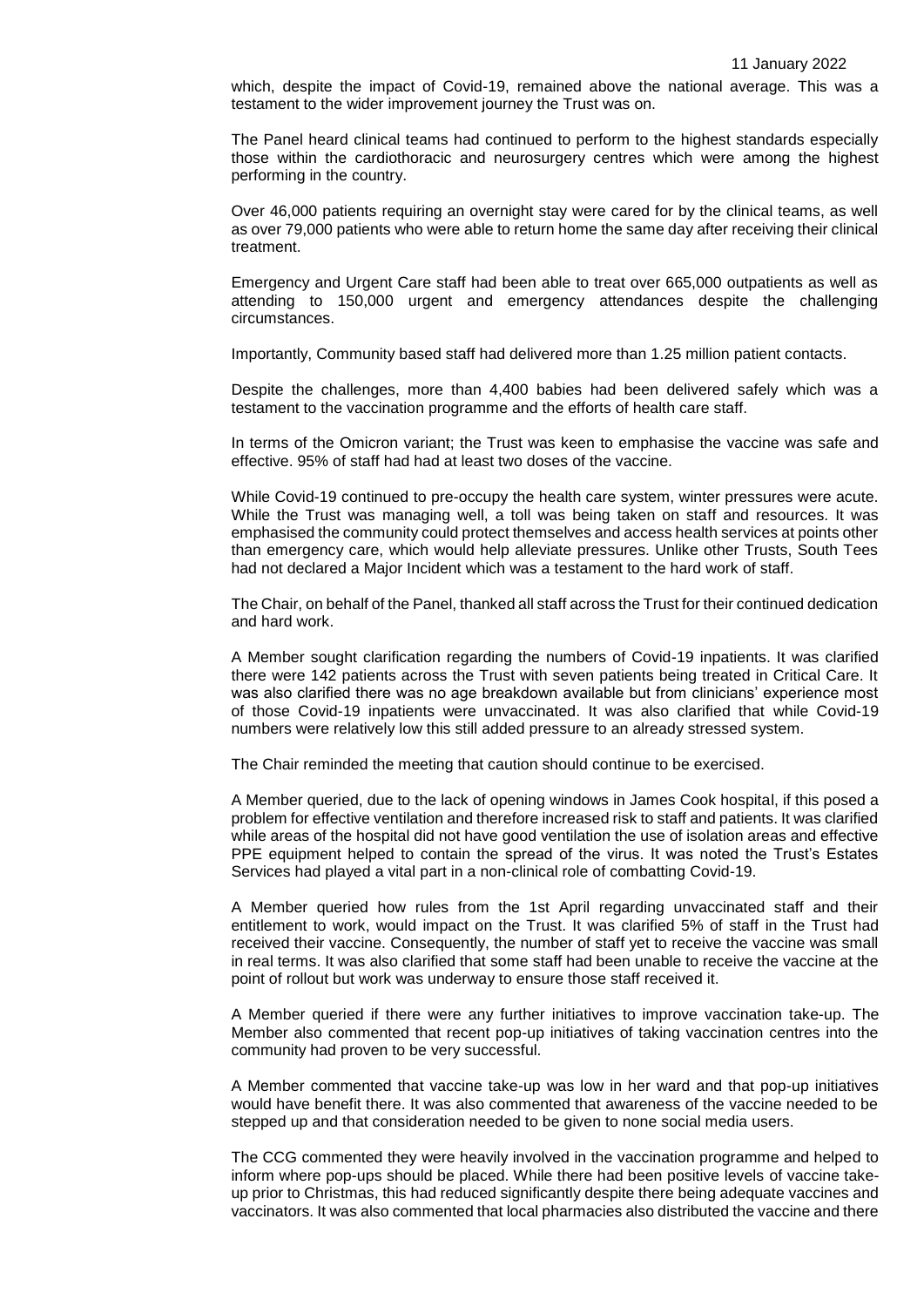was a need to consider over reliance on digital channels. It was noted that any suggestions from Members would be welcomed as this remained a challenge.

A Member commented that a significant obstacle was entrenched religious views.

The Chair thanked South Tees Trust for their attendance and expressed the Panel's thanks for their continued efforts.

**ORDERED:** That the information presented be noted.

## 21/114 **HEALTH INEQUALITIES - A PRIMARY CARE PERSPECTIVE**

The Chair welcomed the Secretary of the Cleveland Local Medical Committee (LMC) who provided Members with information relating to how GP Practices could contribute to the Health Inequalities agenda.

Members were advised the LMC was the statutory body representing GPs and GP Practices. The LMC, by extension, also represented Primary Care Networks (PCN) and worked closely with Clinical Directors as part of the primary care collaborative.

One of the primary aims of GPs was to provide cradle to grave care for all. GPs also provided services that overlapped with Urgent Care services as well as undertaking roles to monitor long term illnesses and administer the appropriate medication to manage those conditions.

It was commented that GPs strived to offer better services, and in some cases diversified their service offer, such as Foundations Practice. However it was recognised there were pressures on GP Practices that were not present in the past.

Members were made aware that GPs were essentially individual businesses that received a relatively small amount of the larger NHS budget which equated to £15.9 billion out of £176.5 billion respectively. There were additional funding streams available including weighted funding for age and gender as well as disease prevalence.

There were several challenges facing GP Practices including a reduced number of staff with 1,139 fewer GPs than in the previous years as well a 24% increase in appointments delivered versus 2019. These pressures often led to media stories which could exacerbate the issue.

In light of such longstanding issues Primary Care Networks (PCN) were introduced to try and alleviate them. PCNs were a group of practices working together although additional resource allocation was limited. There were three main PCNs in Middlesbrough with some crossing over with networks in Redcar and Cleveland.

One of the aims of PCNs was an increased focus on population health which included engaging with seldom heard patients and increasing collaboration with community providers. While PCNs were able to secure additional staff and funding to assist with the Covid-19 vaccination programme, it was recognised this affected the main objectives of the PCNs. It was noted that any under spent budgets could be prioritised for deprived areas.

One of the most significant successes of PCNs was the alignment of care home patients to one Practice, as previously this was quite nebulous.

Further positives from the creation of PCNs was the ability for GPs to contribute to complex medical reviews, cancer treatments and social prescribing. It was commented that social determinants of health were more likely to have an impact on health inequalities.

Members were also made aware that 75% of Covid-19 vaccinations had been administered via the PCN model. Similar social trends relating to vaccination take-up had been observed by GPs; namely that lower take-up rates tended to be in more deprived areas.

With regards to Health Inequalities; there was a new requirement for GPs to work with their communities to try and reduce inequalities and this was planned for a 2021 implementation. However, this was delayed by Covid-19. It was commented that current work pressures were preventing work on this requirement.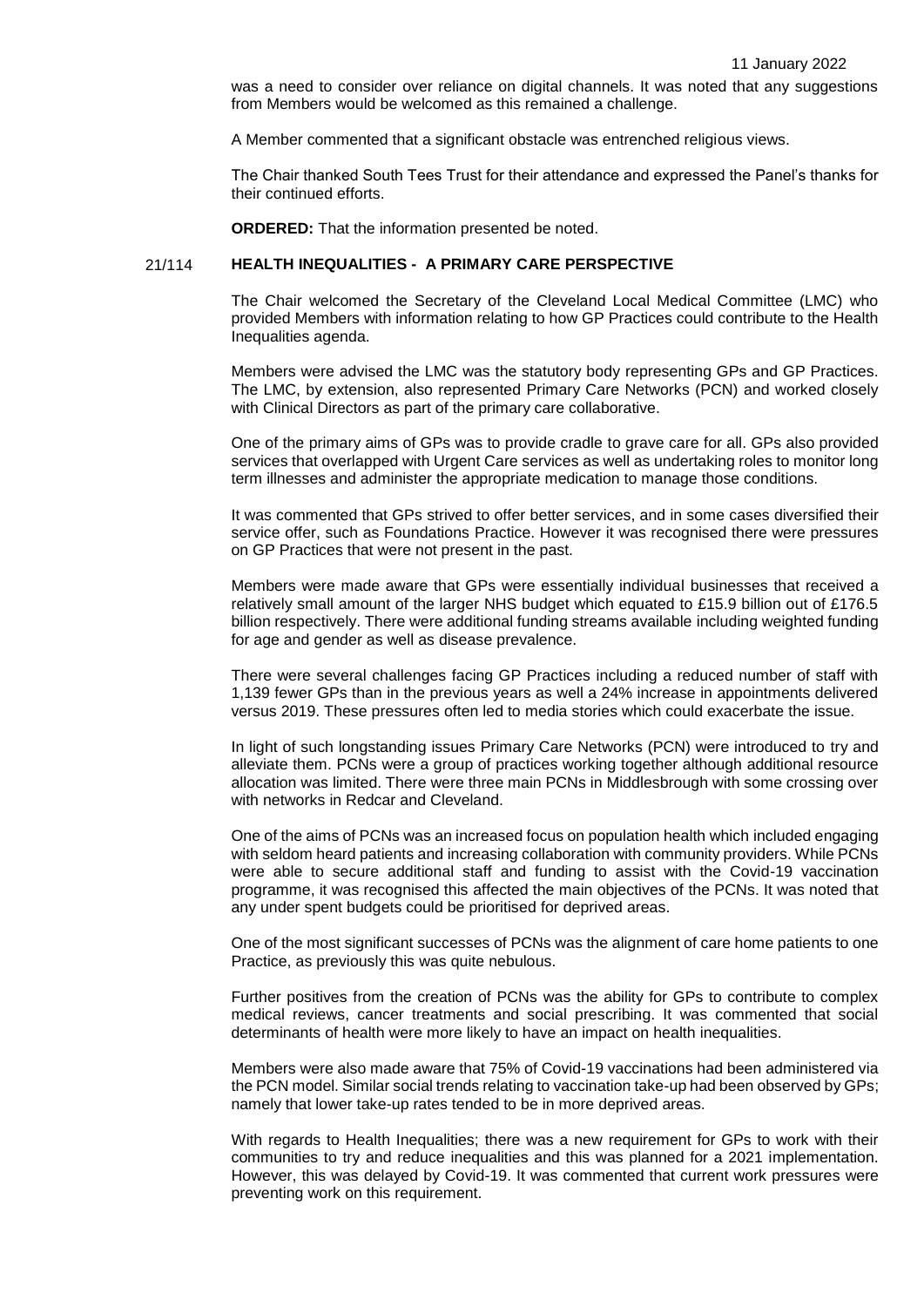However, there were several factors known to GPs that contributed to health inequalities. For example, 10% of service users consumed 40% of practice resource. This was partly explained by the pressures of modern society and the ability for patients to look up symptoms online. There was also a decline in community support that was present previously.

It was commented that screening services, such as heart checks and smear tests, tended to be lower in more deprived communities and it was here that GPs could work to engage more closely with their communities to try and understand those issues better. It was recognised that initiatives that took care into the community such as Heart Checks taken to places of work, had more success than centralised services.

It was commented that some members of the community preferred walk-in facilities rather than making appointments, such as contraceptive access. Members were advised that this service, especially fitting long term contraceptives, had recently been reduced. With family planning clinics no longer offering repeat prescriptions for the contraceptive pill it was commented the impact of this was still to be understood.

While digitisation of services was seen as a benefit, this did not create additional resource for Practices to see patients. Digitisation also negatively impacted patients who did not know how to use or afford the required technology.

There was also a significant number of patients who did not qualify for free prescriptions but who could not afford to pay for repeat prescriptions.

The CCG's Director of Commissioning, Strategy and Delivery (Primary & Community Care) advised the Panel it would be helpful for the CCG to return to the Panel and provide an overview of how the challenges and constraints identified were being addressed by commissioners.

It was noted that while the Covid-19 Pandemic had affected initiatives associated with health inequalities a great deal of work was being undertaken by the CCG, PCNs and the Local Authority.

A Member commented that current funding levels for GP Practices was insufficient to meet demand and that more should be available as social inequalities would only exacerbate health inequalities. The Member also queried what initiatives were in place to recruit more staff to GP practices.

It was clarified that while staff shortages were currently acute there had always been a shortage of GPs locally.

A Member commented that health inequalities was a complex topic and while financial investment would help, social responsibly was also an important factor.

A Member queried if a replacement sexual health service had been installed to replace a previously closed one. The Member also raised concern over recent plans to change prescription services to the over 60s.

A Member queried if the improvements needed for local health services would be realised post Covid-19. While it would require significant discussion and planning, several initiatives had been proposed. For example, hospital speciality doctors working in GP hubs which would enable health services to be taken to communities. However, this would require investment in infrastructure such as premises.

A Member commented on the current messaging used to demonstrate welfare rights and how Primary Care could contribute to that agenda. It was confirmed that an update on this would be brought back to a future meeting of the Panel.

A Member queried if there was data was available to compare funding streams across health and local government areas to make further understand the links between poverty and health inequalities in different parts of the country. A discussion took place regarding the national funding formula, and funding for Health and Social Care more generally, and how increased funding could actively contribute to the health inequalities agenda.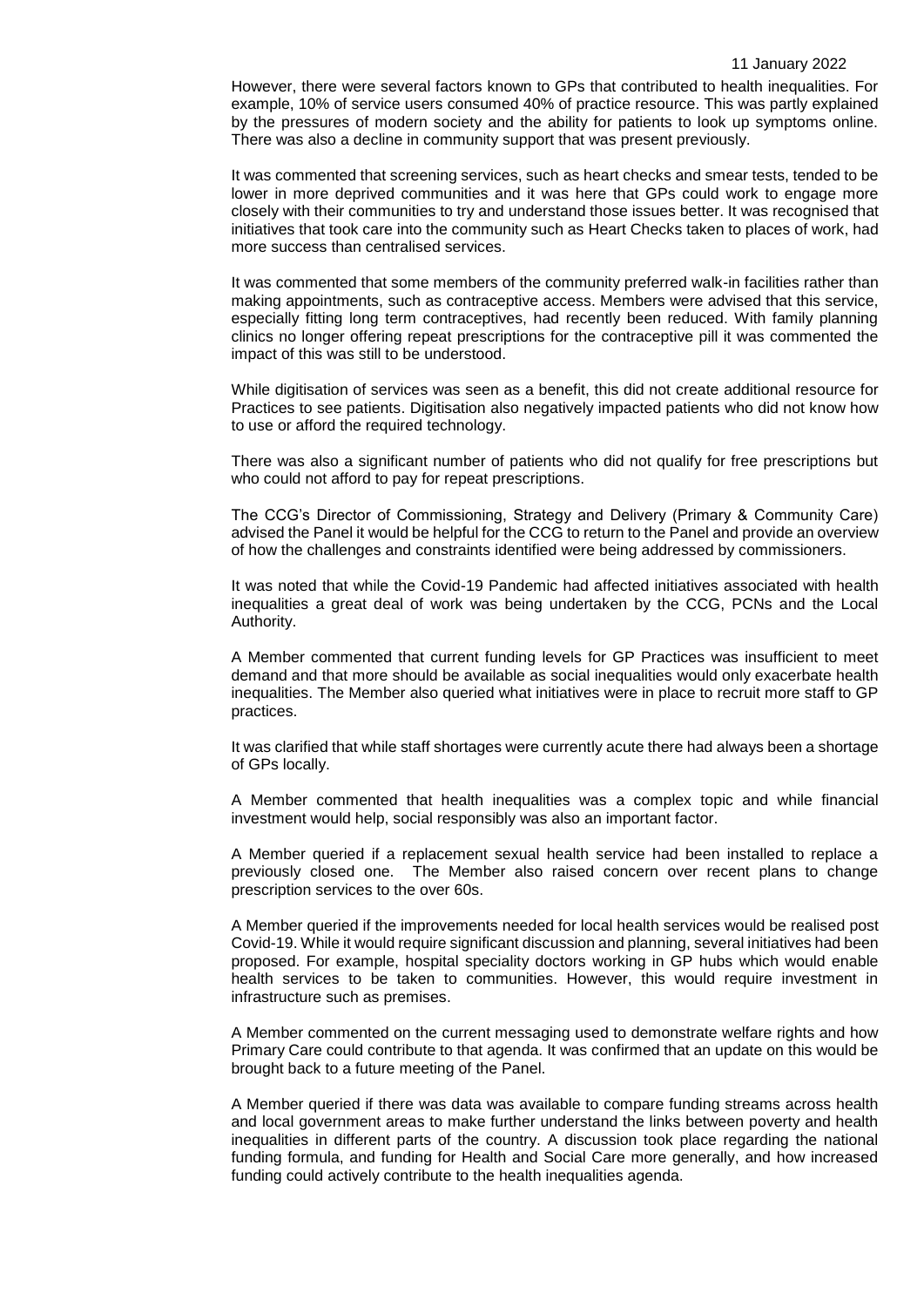Members were advised that a key challenge for the health sector was the corollary of an ageing population and the increased prevalence of complex medical needs and manage quality of life effectively.

The Chair thanked the representatives from the LMC and the CCG for their attendance.

#### **ORDERED** that:

1. The CCG attend a future meeting of the Panel to discuss how the challenges identified were being addressed from a commissioner's perspective.

2. To understand if a replacement sexual health service was installed to replace the previously closed town centre service.

3. That the information presented be noted.

#### 21/115 **HEALTH INEQUALITIES - AN EDUCATIONAL PERSPECTIVE**

This item was deferred to the Panel's meeting to be held on 8<sup>th</sup> February 2022.

#### **NOTED.**

### 21/116 **COVID-19 UPDATE**

The Chair welcomed the Public Health Specialist and invited him to provide the Panel with an update on the Covid-19 situation.

The Panel heard that infection rates in Middlesbrough had risen significantly and equated to a 47% increase. Such increases were reflected across the Tees Valley. However, this was in contrast to the previous increase of 246% the week before and infections seemed to be slowing down.

Infection rates were highest with the 20-39 and 40-59 year old age ranges which was affecting front line services as this was working age population. Infections in 0-19s were also increasing, most likely due to the return to school.

While there had been a rise in the number of patients admitted to hospital this was not significant compared to previous waves. A similar picture was found with deaths, in that two had been recorded but this was small compared to previous waves.

Vaccination take up remained comparatively low with areas of higher deprivation experiencing the lowest levels of take-up. It was recognised this was a complicated issue and that work was continuing to address it. Initiatives included pop up vaccination centres in Grove Hill, the Cleveland Centre and the former Debenhams site. Work had also been undertaken with Ayresome Primary School which had offered its premises as a pop-up vaccination centre.

A Member queried if low levels of vaccination take-up could be attributed to delays between individuals receiving their initial dose and subsequent doses. It was clarified that the data could not prove or disprove that hypothesis. Ultimately, there remained a significant proportion of individuals who had not received the vaccine.

A Member commented that, despite discussion about various communication channels to promote the vaccine, they were not apparent. It was clarified the main channels of communication were via social media platforms. However, a lot of work was being done to target specific groups via word of mouth. A discussion took place regarding the optimal communication for those without social media, with suggestions such as posters and printed material being suggested.

The Chair thanked the Public Health Specialist for his attendance.

**ORDERED:** That the information presented be noted.

## 21/117 **CHAIR'S OSB UPDATE**

The Chair advised Members about information provided and updates received at the previous meeting of Overview and Scrutiny Board held on 7 December 2021.